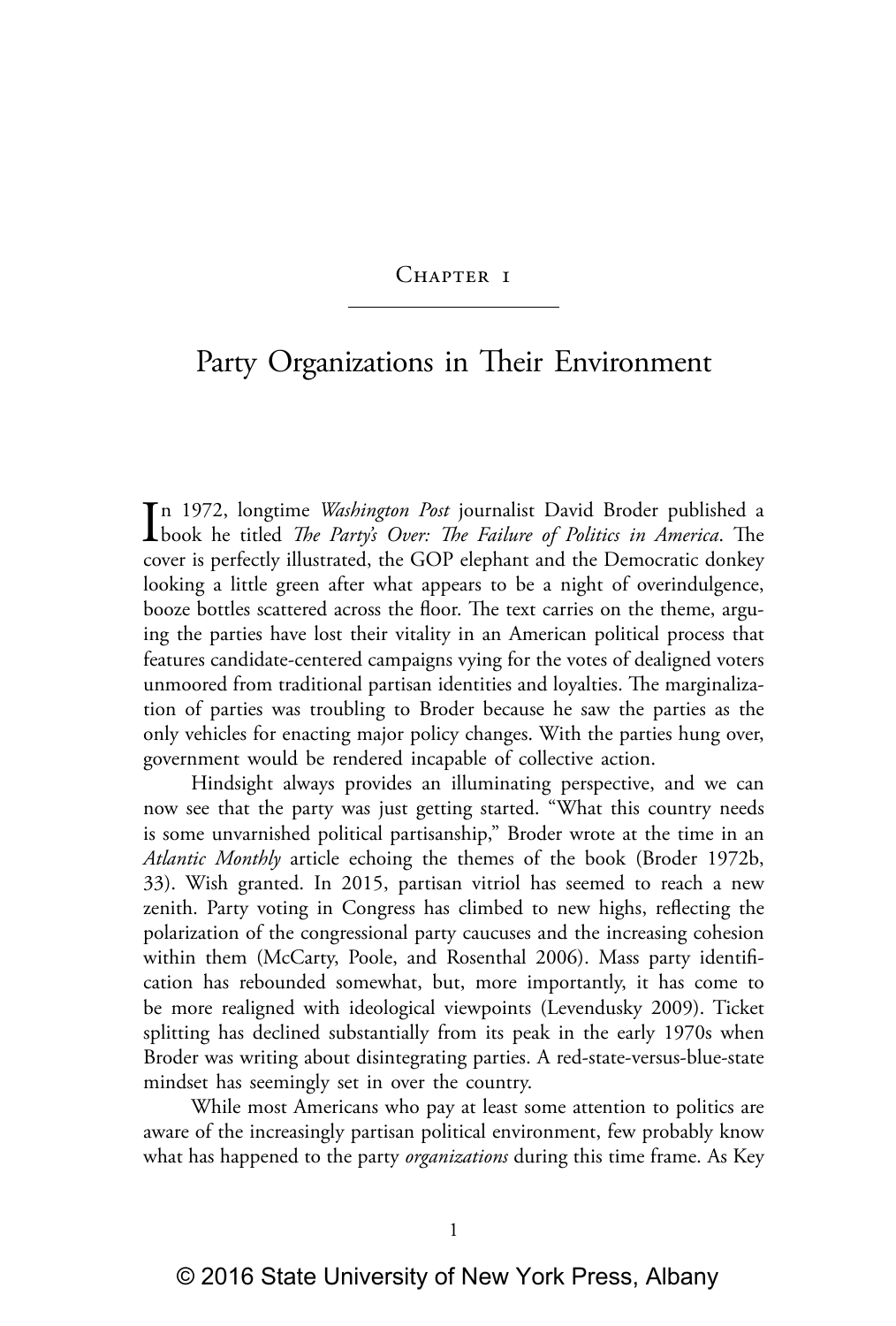(1958) pointed out many years ago, the political parties in the United States are composed of three parts: party-in-the-electorate, party-in-government, and party organizations. Pundits and the public alike have tended to fixate on the first two, mainly because they are more visible. Partisanship in Congress is a common feature in the news, and public opinion polling keeps the public aware of its shifting party affiliations. But party organizations are less visible to the general public. Political scientists, however, have paid more attention to this component of the parties, and their findings run counter to broader perceptions of party degeneration. Despite the proclamations of the parties' demise, these organizations continued a trajectory of increasing institutionalization and activity through the 1980s and 1990s.

Fueled by an energized fundraising capacity, the national party committees arrived in the 21st century as mature and highly effective organizations. The national parties had become "fiscally solvent, organizationally stable, and larger and more diversified in their staffing" (Herrnson 2002, 54). Their new organizational capacity meant a greater role in candidate recruitment, campaign training and management, public opinion research, campaign advertising, fundraising, and grassroots activity (Sabato and Larson 2002). Their new status also allowed them a bigger role in helping state and local party organizations to build their capacity. State party organizations matured considerably during this period as well. By the end of the century, almost all state parties had permanent headquarters, professional and specialized staffing, and ample budgets (Bibby 2002). These structural improvements allowed a great expansion of activity in areas like fundraising, training, advertising, recruitment, and grassroots mobilization (Aldrich 2000).

This institutionalization was also evident among local party organizations, which are the subject of this book. In fact, local party organizations were substantially more mature and active in the late 1970s than they were in the 1960s, and this trend of increasing local party strength continued into the 1980s (Cotter et al. 1984; Gibson et al. 1985; Gibson, Frendreis, and Vertz 1989). Research in the 1990s verified that local party organizations were still strong and active in the electoral arena. Frendreis and Gitelson (1999) found that, compared to the 1980s, local party organizations were as structurally developed and were more active programmatically in the 1990s.

Rather than being sidelined by the changes to campaigns that Broder documented, party organizations in the 1980s and 1990s found new ways to be useful to key actors in the political process. But in the years since the 1990s, much has changed in the political environment. The laws regulating campaign finance have been transformed in major ways, shifting the currents of campaign dollars. The internet has become a powerful tool for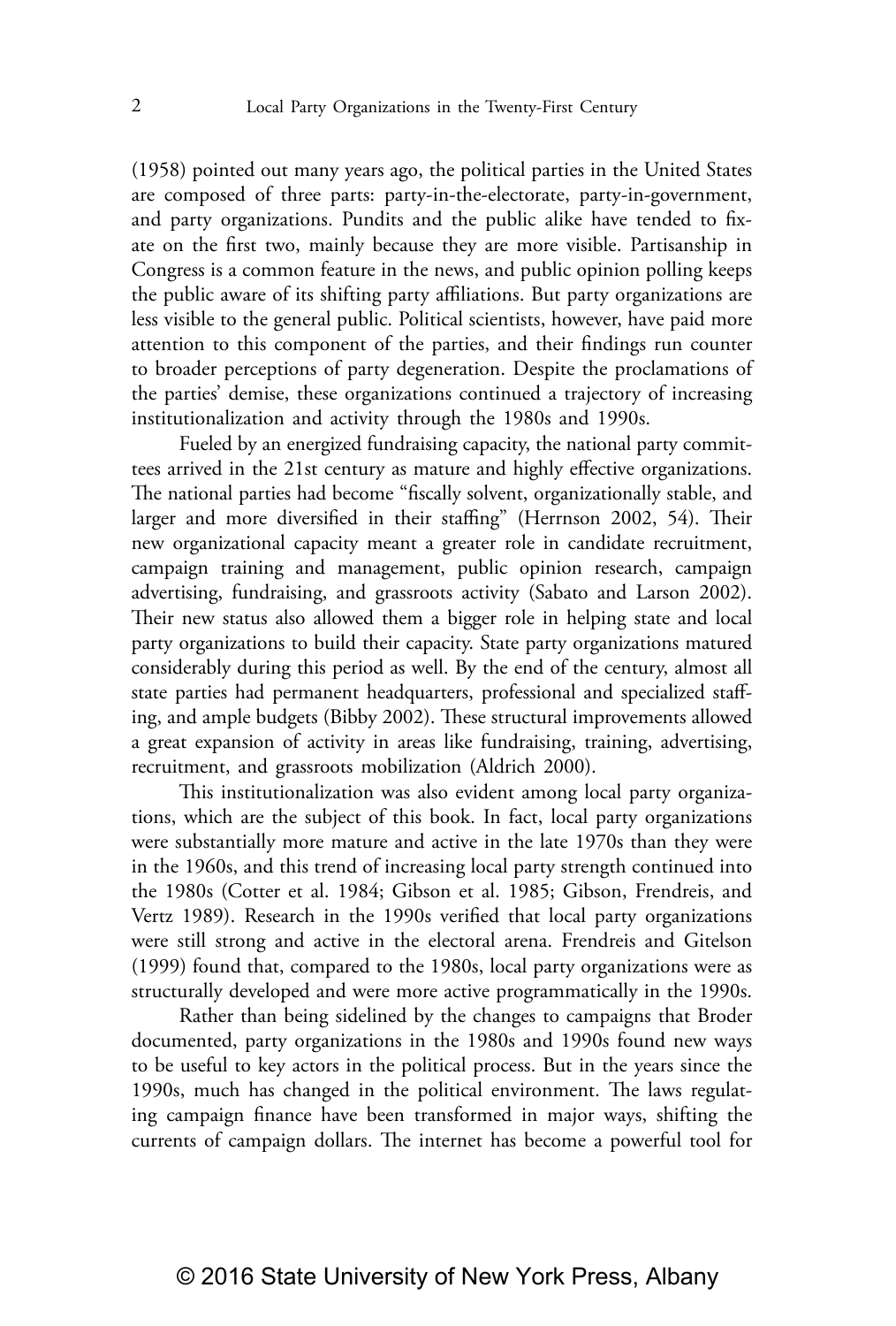political action. And, amid the din of media and electronic communication, grassroots campaigning has reemerged as a key strategy. Given these changes, a fresh examination of political party organizations is in order. This book focuses on these organizations in America's local communities—in the counties, towns, and districts across the country. Since the rise of mass party organizations in the mid-19th century, local organizations have been the heart and soul of American parties. They are the place where common people have always engaged in party activity. They are also the place where candidates have often gone for help getting elected. But are local parties still as vibrant and central to the political process today as they have been historically? Is there still a place for local party organizations in the electoral environment of the 21st century?

### A Changing Political Landscape

The survival of party organizations, even amid seemingly existential threats, is a theme recurring throughout American history. Almost a century earlier, Progressive reformers took aim at party organizations that had metastasized into party machines. Fed up with the inefficiencies and corruption perpetuated by machine politics, reformers gutted many of the tools party organizations relied on to exert influence on the electoral process. The introduction of the government-printed, secret ballot and the replacement of patronage with merit hiring systems removed the party's ability to arrange quid pro quo transactions with voters. Nonpartisan local elections removed the party's ballot gatekeeping role in many cities, and the introduction of the direct primary seemingly eliminated the organization's role in nominations, transferring this power to the party-in-the-electorate. Writing in the wake of the Progressive reforms, Frances Kellor predicted the atrophy of the party—at least its traditional role dealing with campaigns and elections:

The direct primary, the abolition of conventions, fusion in municipal affairs, the commission form of government and similar movements are making the party less powerful. If the party is to survive as an instrument of power and as a means of expressing the will of the people there must be an expansion elsewhere. (Kellor 1914, 883)<sup>1</sup>

Despite these Progressive Era threats to party organizations, state and local party organizations persisted, albeit in different forms. The grip of

© 2016 State University of New York Press, Albany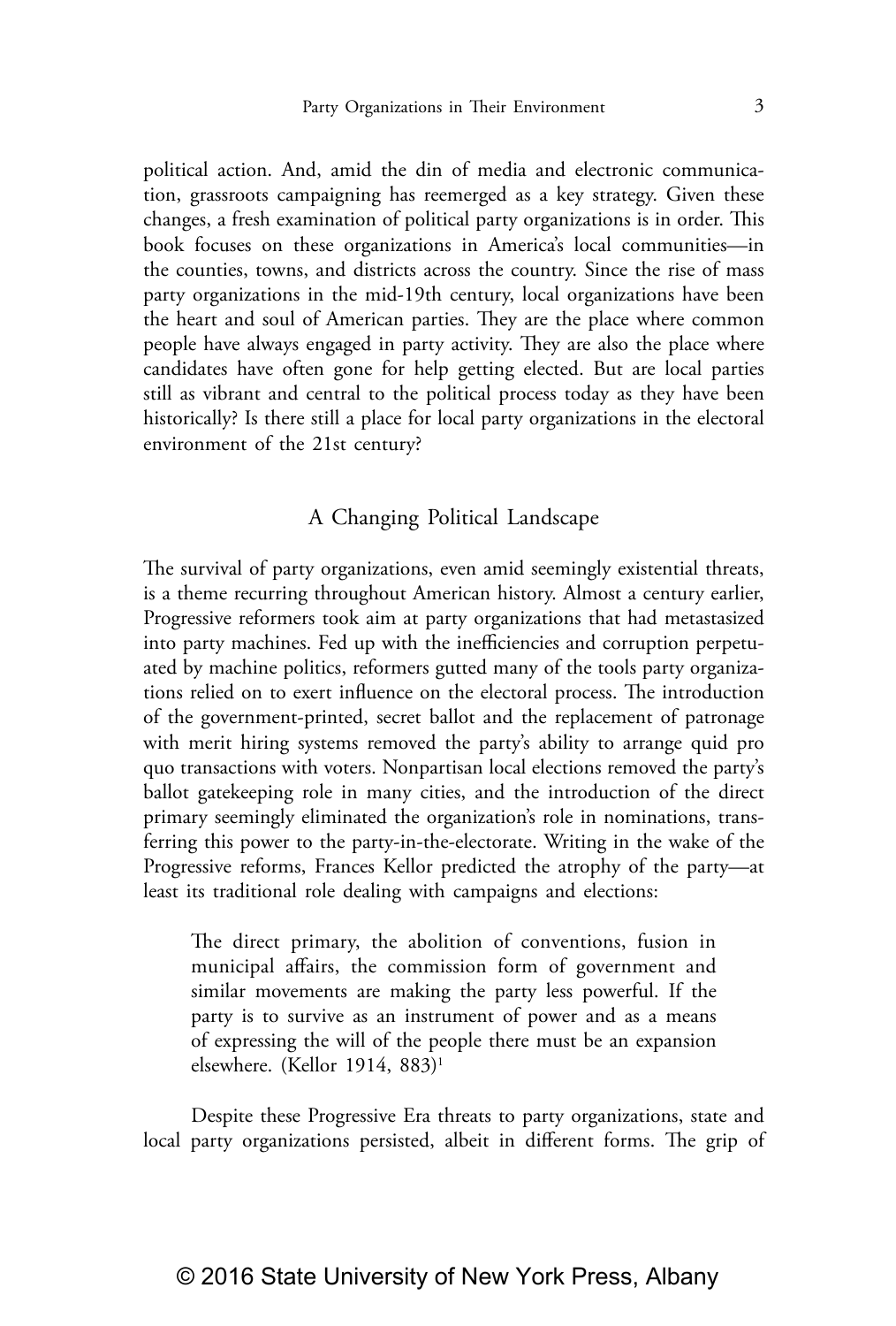the party machines on electoral politics weakened, but party organizations did not suddenly vanish. However, continued changes in the political environment forced parties to adapt yet again. The rise of mass media in the 1950s and 1960s led to the emergence of candidate-centered campaigns and continued worries about the fate of political parties, as articulated by Broder. The introduction of the McGovern-Fraser reforms in the Democratic Party, which constrained the ability of state and local party leaders to select delegates for the national party convention, were also seen as fundamental threats to party organizations. Yet parties still thrived, adapting to these changes in the political environment to continue their essential role in electoral politics in the 1980s and 1990s. Despite continued threats to the vitality of party organizations and despite continued concerns about the demise of political parties, party atrophy never occurred, even at the local level, where party organizations are least institutionally mature.

But the environment never remains static for long, and so we must continue to reconsider parties and their role in the American political process. We believe three key recent changes in the electoral environment may have had a profound impact on local parties and make this reconsideration necessary.

First, as Frendreis and Gitelson (1999) note, local party organizations in the past have focused on fostering connections between candidates and resources, with money being one such critical resource. The passage of the Bipartisan Campaign Reform Act (BCRA) in 2002, however, eliminated the flow of soft money from national to state and local party organizations (Bibby and Holbrook 1996; La Raja 2003). There was disagreement over what impact the BCRA would have on state and local parties, but there was consensus that the law's passage would alter the functioning of party organizations and the relationships among them (La Raja, Orr, and Smith 2006). The elimination of soft money meant parties had to work harder to raise more hard money to maintain previous levels of fundraising, so this environment created more incentives for entrepreneurial thinking (Dwyre et al. 2007). Ultimately, as La Raja, Orr, and Smith (2006) show, the effect of BCRA on state parties was to increase voter mobilization efforts and to decrease issue ad activity. Little is known, however, about the nature of fundraising and financial activity among local parties in the aftermath of BCRA and subsequent changes in campaign finance brought about by Supreme Court decisions.

In addition, the rise of the internet has changed the electoral environment. Candidates increasingly use the internet to connect with voters as well as to raise money, and voters are increasingly turning to the internet as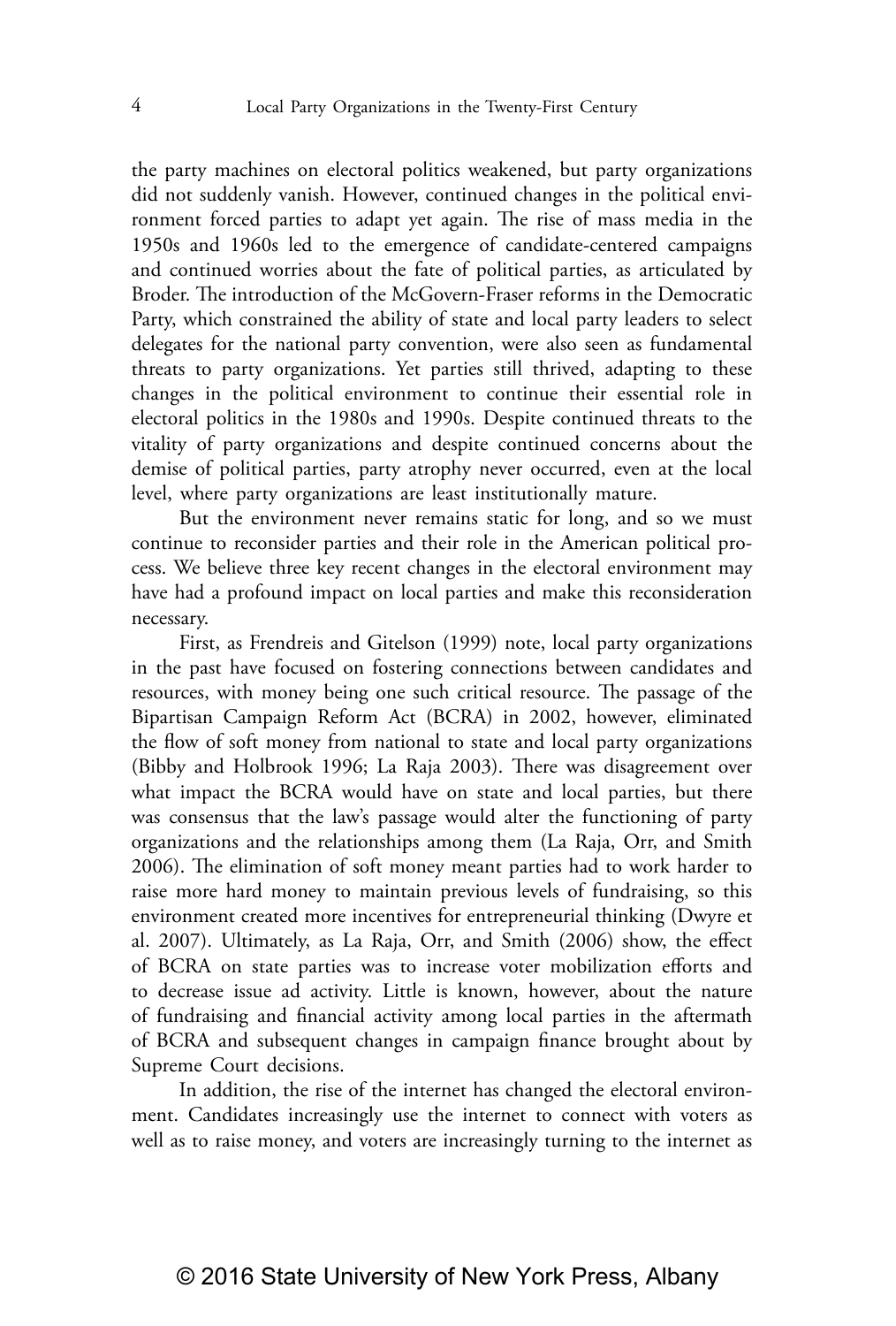a source of campaign information (Farnsworth and Owen 2004; Williams et al. 2005). Many local party organizations have begun to maintain their own website, separate from the state party organization, and have begun to use social networking tools like Facebook and Twitter. However, little is known about how widespread these tools are among local parties. The development of these cheap and effective means of directly communicating with voters and party loyalists may have provided local parties with new ways to reach out and attract activists and supporters.

Finally, recent election cycles have seen the reemergence of sophisticated canvassing and voter mobilization operations (Bergan et al. 2005). Hogan (2002) notes that during the 1990s many of the local parties' traditional grassroots functions gave way to service-oriented candidate assistance. During this period, party efforts were directed more toward candidates than voters (Frendreis and Gitelson 1999). However, in the last several elections, there has been a renewed emphasis on grassroots activity in electoral campaigns, with notable increases in door-to-door canvassing and voter mobilization, particularly among the presidential candidates. Bush political operatives, under the direction of Karl Rove, developed the 72-Hour Strategy in the 2002 midterm election as a way of piloting a major grassroots operation that would be used again in 2004. Democrats, while traditionally more committed to mobilization activity, also developed particularly extensive operations in 2004. And, of course, these trends continued in 2008 and 2012, particularly on the Democratic side, where the Obama campaign developed a remarkable grassroots operation. These changes may reflect a growing sense that, as the country polarizes, the portion of the electorate amenable to persuasion may be shrinking and so campaigns must focus on mobilizing their bases (Bergan et al. 2005). In the end, the renewed focus on voter mobilization efforts in recent elections may mean the resources local party organizations have the most access to, namely, motivated volunteers, are increasingly important. Combined with the loss of soft money, this new strategic imperative may mean state parties and candidates—state, local, and national—are focusing more on working with these local organizations to utilize their large pools of volunteers.

#### Organizational Evolution

Before considering how these recent environmental changes have affected local parties, it is worth reflecting on the nature of local party organizations and the general process by which they adapt. Why have parties persisted so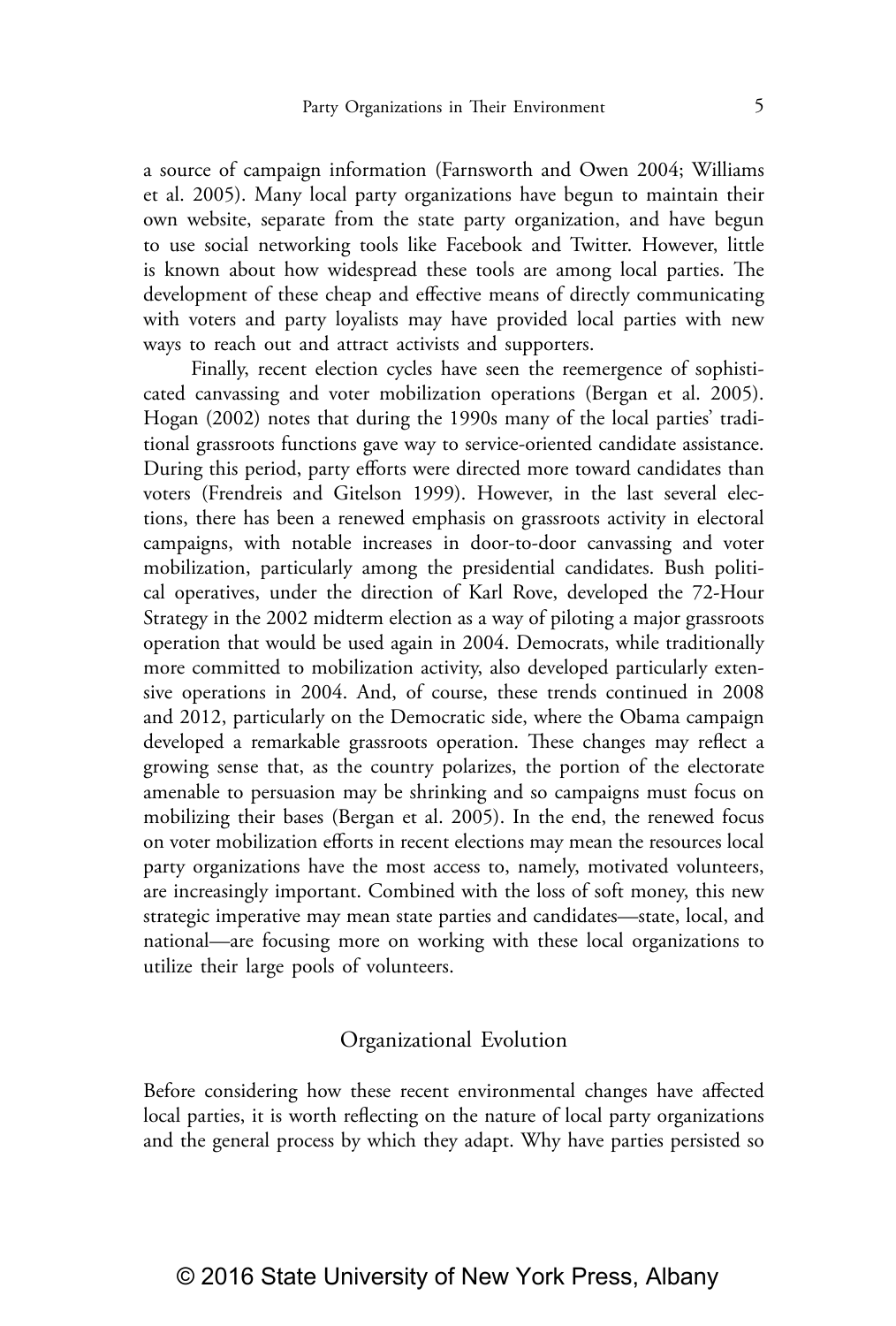well in the United States in the face of all these seemingly fatal threats? To answer this question, it is useful to begin with a theoretical exploration of organizational change at a general level. The adaptation of all organizations to their environment occurs in ways that parallel the adaptation of biological populations, and this realization has spawned an extensive literature on organizational evolution and ecology. This theoretical perspective is helpful in illuminating how parties have been successful at adaptation.

Organizational evolution is a process of relatively durable change in a population of organizations. The most important process in evolution is the adaptation of forms (Aldrich 1979; Stanley 1979). Forms are organizational structures or functional repertoires that describe a set of organizations in a population. Nelson and Winter (1982) refer to these regular and predictable patterns of behavior as "routines" that serve as the genes of an organization. Over time, adaptation occurs as less successful forms die out and successful forms persist.

The key to understanding organizational evolution is describing the adaptation process. For adaptation to occur, there must be three processes: variation, selection, and retention (Aldrich 1979; Campbell 1965). Populations of organizations must contain some diversity (variation), and some of these forms must function better in the environment (selection). Finally, these more functional forms must then persist over time (retention).

It is important to point out that theorists of organizational evolution perceive an actual process of natural selection at work. As Lewis and Steinmo (2012, 315) put it, "We do not use evolution as a metaphor." Organizational evolution can be viewed as an example of universal Darwinism, generalized Darwinism, or universal selection theory (Bickhard and Campbell 2003; Campbell 1965; Cziko 1995; Dawkins 1983; Hodgson 2005; Nelson 2007). Wherever there is variation, selection, and retention within populations of individual entities, there is a true process of evolution. Biological evolution is but one manifestation of this broader class of change, with specific biological mechanisms driving variation, selection, and retention.<sup>2</sup>

Of course, evolution does not unfold identically in different contexts (Lewis and Steinmo 2012). One key difference is the source of variation in a population. In biological populations, the key adaptation process is Darwinian natural selection.<sup>3</sup> In this process, variation arises from random mutations in the genetic code; most mutations reduce an organism's chances for survival and procreation, but some increase the chances, and these forms are selected and retained by the offspring. There is an ongoing, selective attrition at the individual level, a survival of the fittest. In Darwinian pro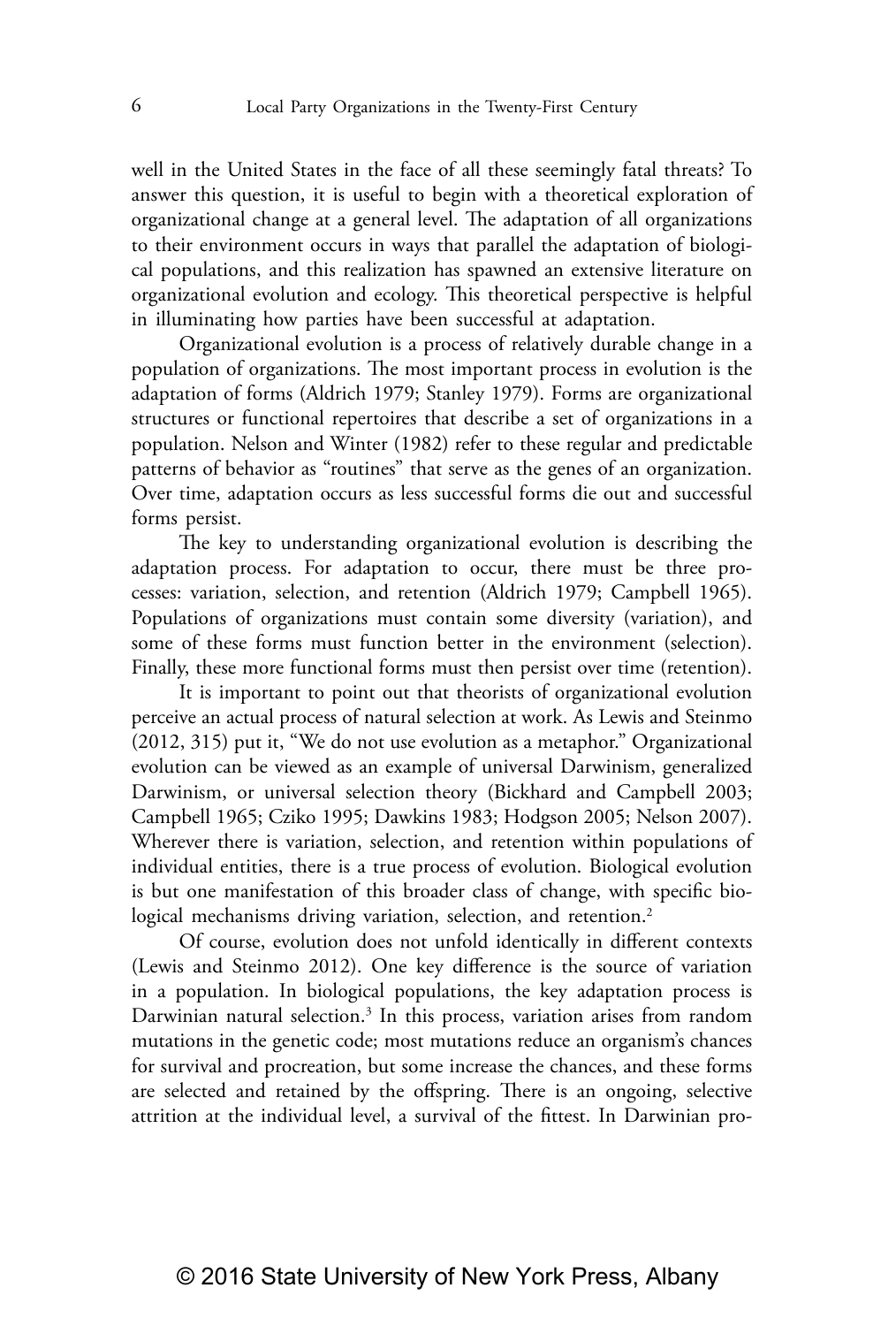cesses, individual organisms do not change over their lifetime in ways that are retained by future generations.

Some theorists emphasize this kind of Darwinian process among organizations. This perspective focuses on the extent to which organizations are burdened with substantial inertia, which limits meaningful change at the level of the individual organization (Carroll 1984; Hannan and Freeman 1989). Organizations arise, are imprinted with a form early on, and then succeed (persist) or fail (die) based on how well suited their forms are for their environment. Carroll (1984, 73) calls this perspective the "selection approach to evolution" and notes an emphasis on population-level phenomena. The work on organizational ecology, which seeks to understand organizational populations within certain niches, falls into this category. A good example of this approach is the work on interest group populations by Lowery and Gray (1995; 2000), which seeks to understand the size and diversity of interest group populations within the states.

In this view, individual organizations do not alter form substantially during their existence. The adaptation of *forms* arises because at any given point the organizations that have persisted have a successful (adaptive) form and the ones that died out had less successful forms. Selection happens because of the natural diversity occurring as organizations in a population are *created* and the differential effect that the environment has on organizations with different forms. This process works well for explaining adaptation among some types of organizations, such as business firms. For example, the restaurant industry is marked by great diversity, achieved by entrepreneurs realizing various concepts for restaurants. Each restaurant tends to maintain a singular identity over its life, but mortality is high, so unsuccessful forms die out and successful ones persist.<sup>4</sup> The successful form is retained within the existing restaurant but may also be copied by new restaurants—for instance, the fundamentals of the fast-food franchise form created by McDonald's (e.g., counter service with quick delivery of food) have remained virtually unchanged and have been copied by many other restaurants.

Alternatively, the adaptation of forms need not arise only through mortality and birth processes. It is possible that existing organizations change their form during their lifetime and that these changes are retained. After all, organizations are created and maintained by people, and people have the cognitive capacity to shape organizations in ways they reasonably expect will be adaptive. "Humans' creative capacities and problem-solving abilities are important mechanisms for generating continued variation in human social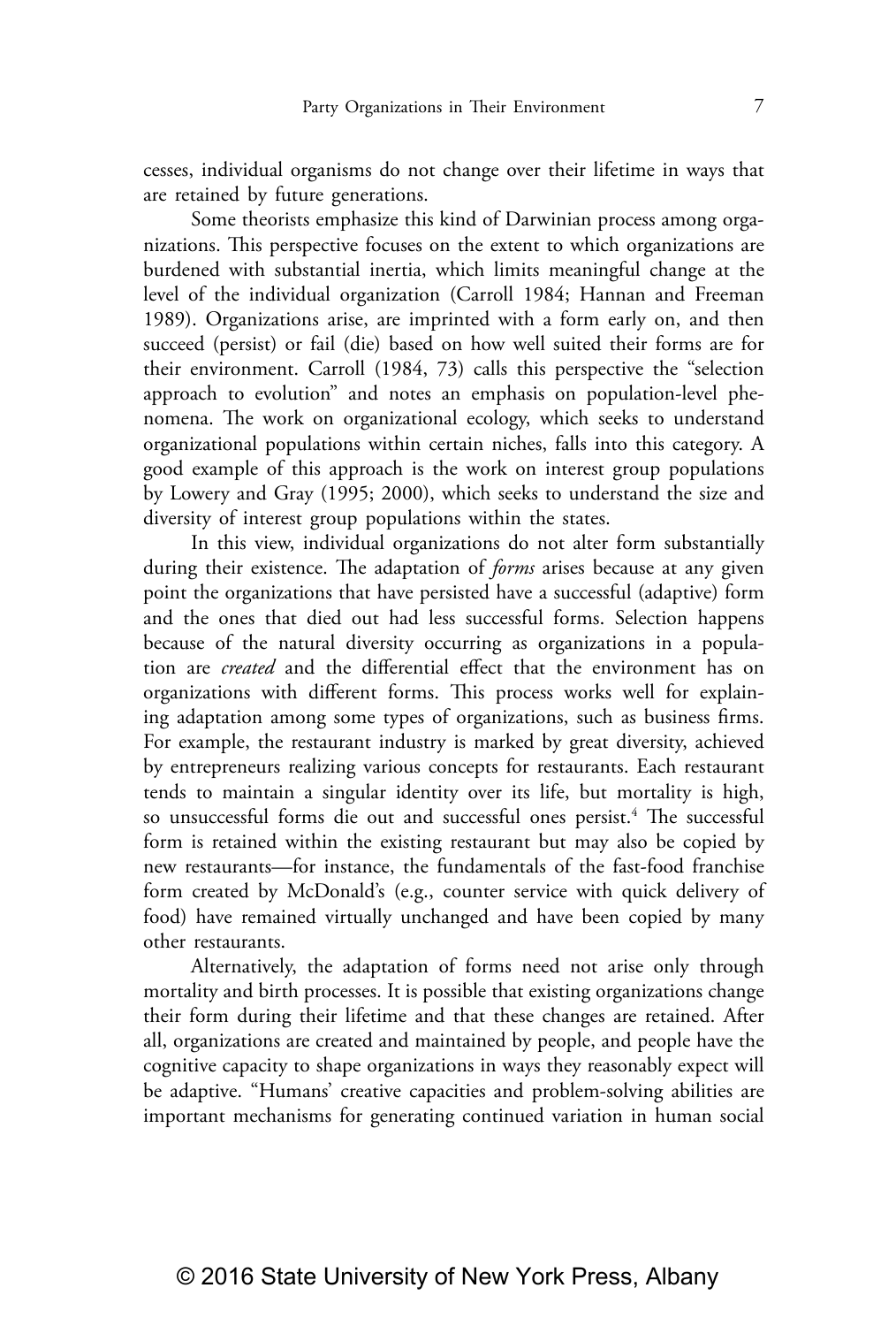systems" (Lewis and Steinmo 2012, 316). We strive to improve our organizations. "Much learning, adaptation, and change take place within organizations" (Meyer 1990, 301). People are able to reflect on the routines of their organizations and alter them in ways they expect will improve performance; this creates the "mutations" that lead to variation in the organizational population (Nelson and Winter 1982). Efforts to manage the culture of organizations can be seen as an example of attempts to encourage organizational adaptation. Research has demonstrated that organizational culture is linked to organizational effectiveness (Denison 1990); organizational leaders who are aware of this often seek to manage their organizational culture in order to increase organizational effectiveness through mechanisms such as employee hiring processes, rituals, and formal codes of behavior (Gibson et al. 2002; Luthans 1995).

Of course, managing organizational culture is difficult (Gibson et al. 2002), which illustrates the limits on the ability of humans to manage organizational adaptation. Though we may attempt intentional change, we lack "the capacity to fully predict the consequences of any particular institutional change" (Lewis and Steinmo 2012, 322). Some of these mutations are adaptive, and others are not. Furthermore, whether these mutations are adaptive may depend on the environment in which these adaptations occur. For example, in the context of organizational culture, Denison (1990) notes that some organizational cultures that are adaptive in one environment may not be particularly effective in a different environment. Hence, this variation in both adaptations and environments sets the stage for selection.

This kind of change might be viewed as Lamarckian selection, in that organizations that have maladaptive forms can *learn* new approaches and develop into a new form that then persists within the continuing organizations and that may even be imitated by other organizations in the population (Hannan and Freeman 1989; Lewis and Steinmo 2012). Successful organizations are those that adopt, through innovation or imitation, more adaptive forms.

It is likely that in most organizational populations there are both Darwinian and Lamarckian processes at work, with the relative importance of each depending on the nature of the organization. However, for some kinds of organizations, Darwinian selection is essentially impossible. When the existence of organizations in a population is supported by external forces, there can be no selective mortality. As Perrow (1979, 242) put it, "we simply do not let schools and garbage collectors go out of business." Of course, Perrow's choice of examples underscores the extent to which organizations are never fully protected from death; garbage collection in many communi-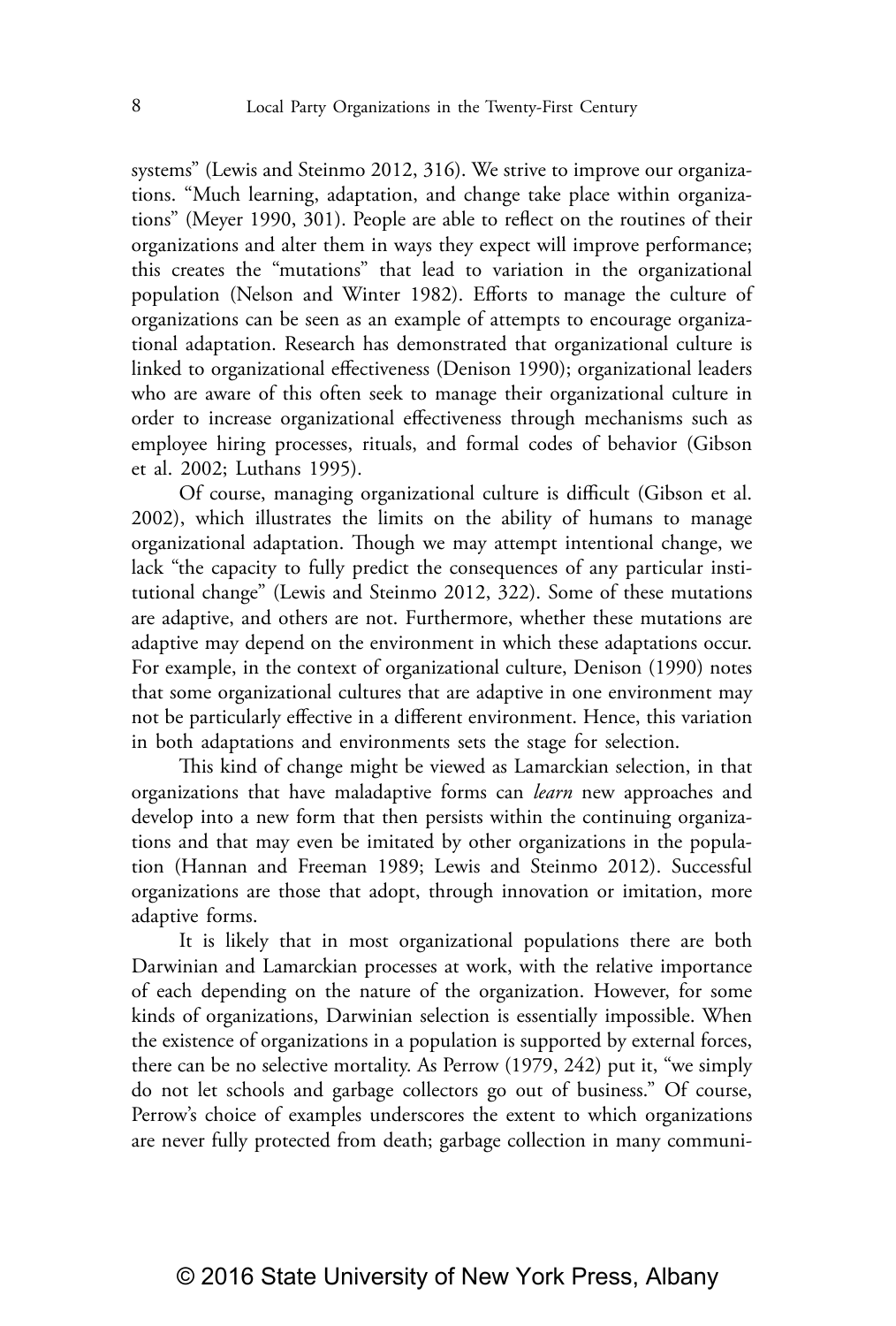ties has been privatized since he wrote in 1979, and school restructuring options under No Child Left Behind allow state governments to replace public schools with charter schools, replace all of the school staff, or even contract with a private management company. For this reason, it is better to think about some organizations as being protected from mortality, to varying degrees, rather than being immortal.

Political party organizations enjoy this kind of protection. One major reason is that party organizations have a special legal status that protects them from mortality in a way not enjoyed by interest groups, business firms, or biological organisms. Parties are, at one level, strictly private organizations composed of private citizens coming together to engage in collective action. But their tight relationship with official governmental functions, particularly elections, has made them semi-public in practice—what Epstein (1986) terms "public utilities." Particularly since the Progressive Era, state laws have attempted to regulate party organizations in various ways. As Epstein (1986) notes, the adoption of the Australian ballot meant the government was responsible for printing the names of parties and their candidates on the ballots. This responsibility brings with it a need to determine what is and is not a political party and which candidates should have the right to attach their names to the parties on the official ballot.

Consequently, states had to issue regulations about ballot access that, at a minimum, identify which organizations are the "official" Democratic and Republican parties with the ability to nominate candidates. Of course, the direct primary largely has taken away this power from the party organizations and placed it in the hands of party voters, but in many ways this has tightened the link between the law and parties, as the state has entered the business of running (and paying for) the elections that nominate party candidates.

State regulations today may encompass very specific elements of party structure, such as "procedures for selecting officers, composition of party committees, dates and locations of meetings, and powers of party units" (Holbrook and La Raja 2013, 66). As just one example, Wyoming statute specifies the existence of county committees and precincts and the number of committeemen and committeewomen for each precinct; calls for regular county committee meetings and sets rules for the timing and notice for these meetings; establishes the selection process for the county committee chair and the delegates to the county and state conventions; delineates the composition and selection of state party committees; and mandates state party conventions, sets rules for these conventions, and even enumerates the specific powers of the convention, for instance, to nominate electors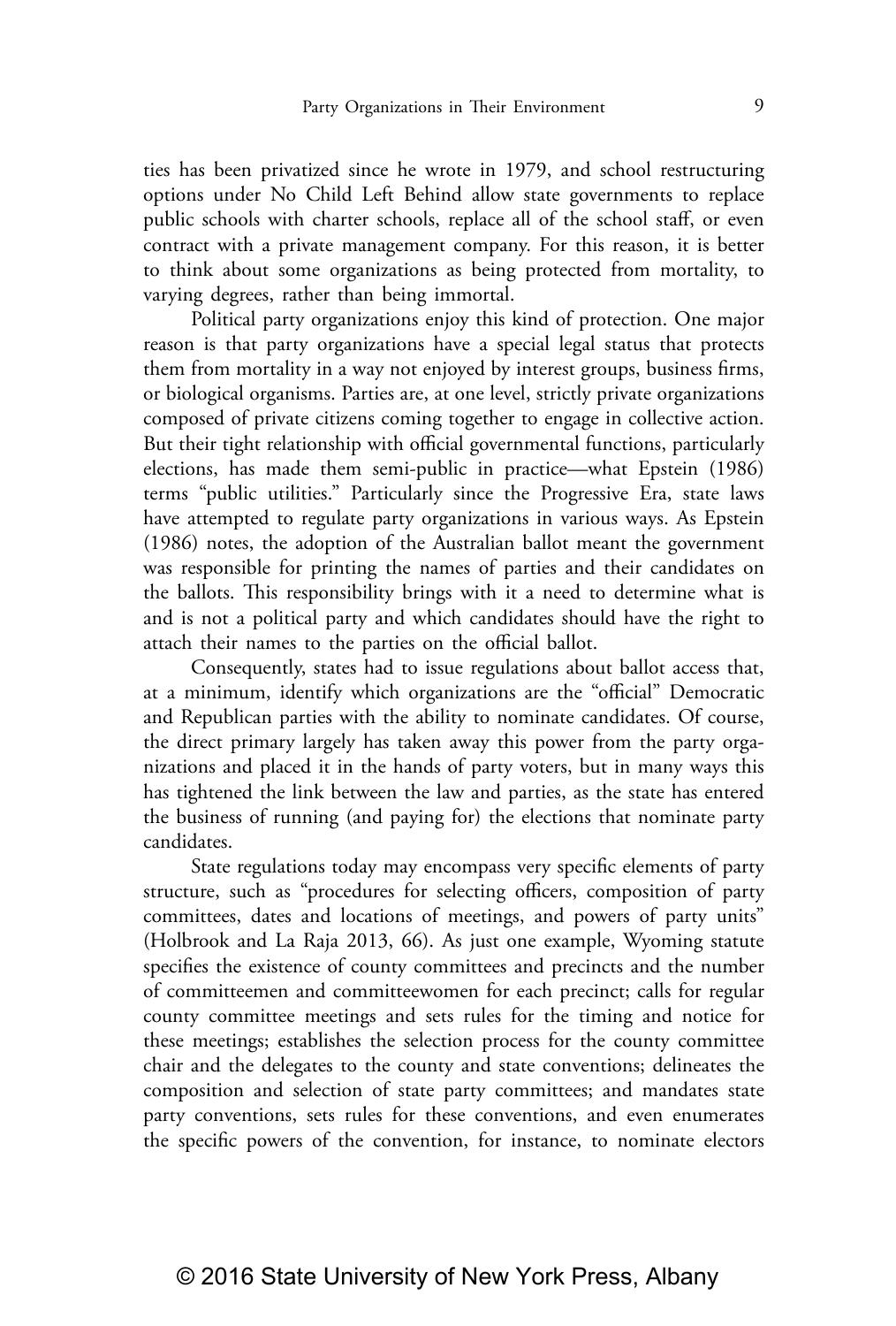for presidential elections and to adopt a platform (Wyo. Stat. §22.4-1). Additionally, in the modern era of campaign finance regulation, state as well as federal laws have become involved in establishing the legal identity of political parties for the purposes of collecting and distributing election funds (sometimes from public funding programs).

These state laws, overall, greatly favor the two major parties over third parties. For example, they typically grant ballot access more-or-less automatically to the major parties, while requiring sometimes extremely burdensome petition requirements for third party candidates.<sup>5</sup> Federal campaign finance laws automatically qualify Democratic and Republican presidential nominees (and their parties' nominating conventions) for the public general election grant; minor parties must qualify by showing adequate vote share. Similar standards apply for state public funding programs.

The effect of this preference for major parties is that the law regulates party organizations differently than other types of organizations. Corporations and interest groups, for example, are subject to numerous laws and regulations at both the federal and state levels. But these laws apply to *classes* of organizations, not specific organizations. In contrast, because the law buttresses the two major parties, it effectively regulates particular Republican and Democratic organizations. As Epstein (1986) points out, this puts parties in the same protected class as heavily regulated public utilities. The presence of state and local parties "has been practically mandated by state law and their continued existence virtually assured" (Holbrook and La Raja 2013, 69).<sup>6</sup>

The place of local party committees is supported not only by these legal provisions but also by the internal rules of the parties overall. Local committees, state committees, and national committees are bound together by formal rules that define how the committees interrelate. National committee rules, for instance, specify how state parties may select their representatives to the national committees as well as how delegates are selected to national conventions. Similarly, state party rules delineate how local committees may select their officers, their representatives on the state committee, and their delegates to state conventions. Because of these rules, local committees can be said to exist as part of the larger web of party committees, even when there is little or no actual activity in these committees.

And, indeed, it is important to point out that the life support provided by state laws need not guarantee a meaningful existence for local party committees. They may become empty shells, doing very little, catatonic patients kept alive by machines. But they still exist as formal organizations, recognized by state party bylaws, state law, or both. This kind of dormancy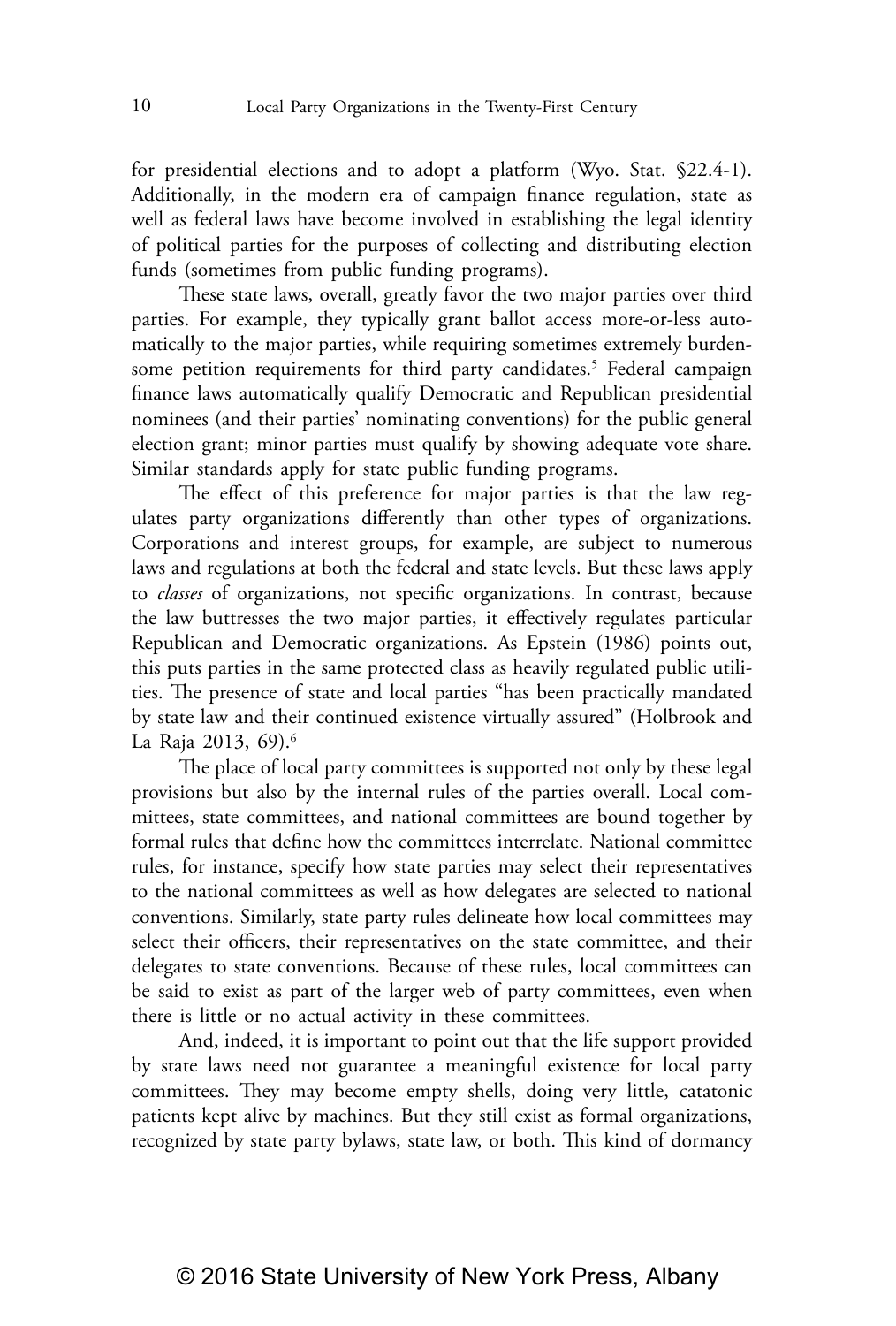describes, for instance, many local Republican organizations in the South throughout much of the 20th century. A Democratic county party chair in Maine whom we interviewed described a local party committee that had been very successful mobilizing a large group of local activists until its chair passed away. Subsequently, those activists were staying home during election season and the party became dormant. But the activist network was still there, and the county party still existed; a new leader could very easily revive that organization. These organizations never really died, in a formal sense. Instead, they persisted much like shell corporations—serving as a vehicle for party business but not really having any actual activity.

Because of these protections from mortality, any change among party organizations must result from Lamarckian change. Lamarckian change requires a mechanism of learning, a way in which organizations can gauge the possibilities for new forms, assess which will work better, and adopt wholly new structures and functional repertoires. Humans, of course, have the capacity to engage in these kinds of learning (Lewis and Steinmo 2012). As Schlesinger (1984, 390) puts it, parties "are perhaps best described as forms of organized trial and error." To understand party change, we must examine the individuals who drive this trial and error.

#### Party Organizers and the Party Exchange

Within party organizations, there are individuals who might be termed *party organizers*, who manage the organizational life of the party committees and push their organizations to try new ways of accomplishing their goals or even to attempt new goals. These individuals create the diversity of forms within the population of party organizations. Because of their key role in the adaption process, it is worth considering what motivates them.

We see the role of party organizers as similar to the role of interest group organizers in Salisbury's (1969) exchange theory of interest groups. In Salisbury's theory, group organizers package a set of selective benefits and seek members who will provide material support to the group in exchange for these benefits. The organizers take a sort of profit from this, either in money, as salary, or in terms of their own purposive satisfaction.

The role of the party organizer is slightly different, because the nature of parties is different. Though parties can be viewed like businesses selling a product to consumers, party organizations act more like wholesalers or distributors. Their activities often involve connecting the needs of different actors in the political sphere. Party organizers use the party organizations as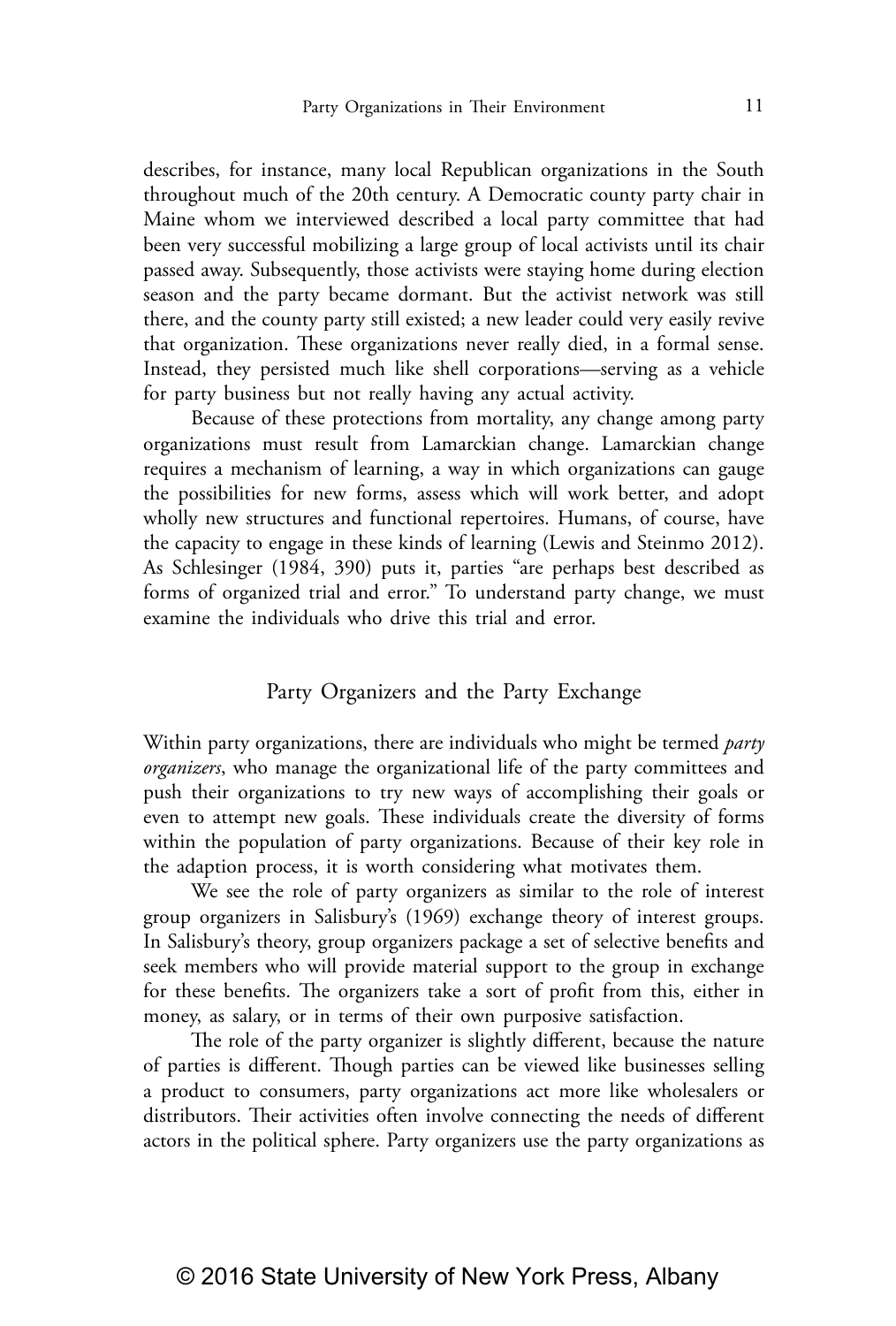a way of connecting pools of resources to unfilled or poorly filled political functions. Often, party organizations "market" not to voters but to other political elites who have specific needs in order to achieve their own goals (usually related to voters).

For example, party organizations often organize fundraising events at which candidates can solicit direct contributions from individuals or PAC leaders. One Democratic chair in a South Carolina party organization suggested this type of event was one of the most important activities in which it engages, because the party is able to leverage its credibility and network for the candidates. Similarly, local parties may be the source of various kinds of expertise, particularly for neophyte candidates. This might include legal advice, accounting assistance, or even polling. If the party cannot provide this help directly, it is likely to know which private consultants or firms would be best able to help a candidate. Even local party activists must be viewed as a brokered resource. Among the chairs we interviewed, many explained that the presidential campaigns would liaison with the local party committees, often in ways mediated by the state party leadership, to direct and coordinate local grassroots activity. As we will show in chapter 3, local parties are far less likely to engage voters directly through mass media than to provide supporting services to candidates or leverage their volunteers for grassroots campaign activity. Local parties do not run campaigns; they supply campaigns.

In this regard, we disagree with Schlesinger (1984), who adopts Downs's (1957, 25) definition of parties as a "team seeking to control the governing apparatus by gaining office in a duly constituted election." For Schlesinger, this team includes candidates, office holders, and, presumably, party organization leaders; it excludes voters. While this definition may be workable for the concept of *party*, it does not adequately capture what we mean by *party organization*. 7 The organizational apparatus is distinct from candidates and office holders. Chairs and officers in local, state and national party committees are very often not office holders or candidates themselves. Even when they are, they play distinct roles. Lumping the organizational and office-seeking parts of the party into a single team obscures what is really happening in the electoral process, especially in contemporary elections.

In the age of candidate-centered elections, candidates are more like private labels. Rarely do candidates even include their party affiliation on campaign material, websites, or ads. Candidates are independent operators. They are selling themselves to voters, each a small business (or large, in the case of presidential candidates). Party organizations do not sell candidates any more than Foxconn, the Chinese manufacturing firm, sells iPads. The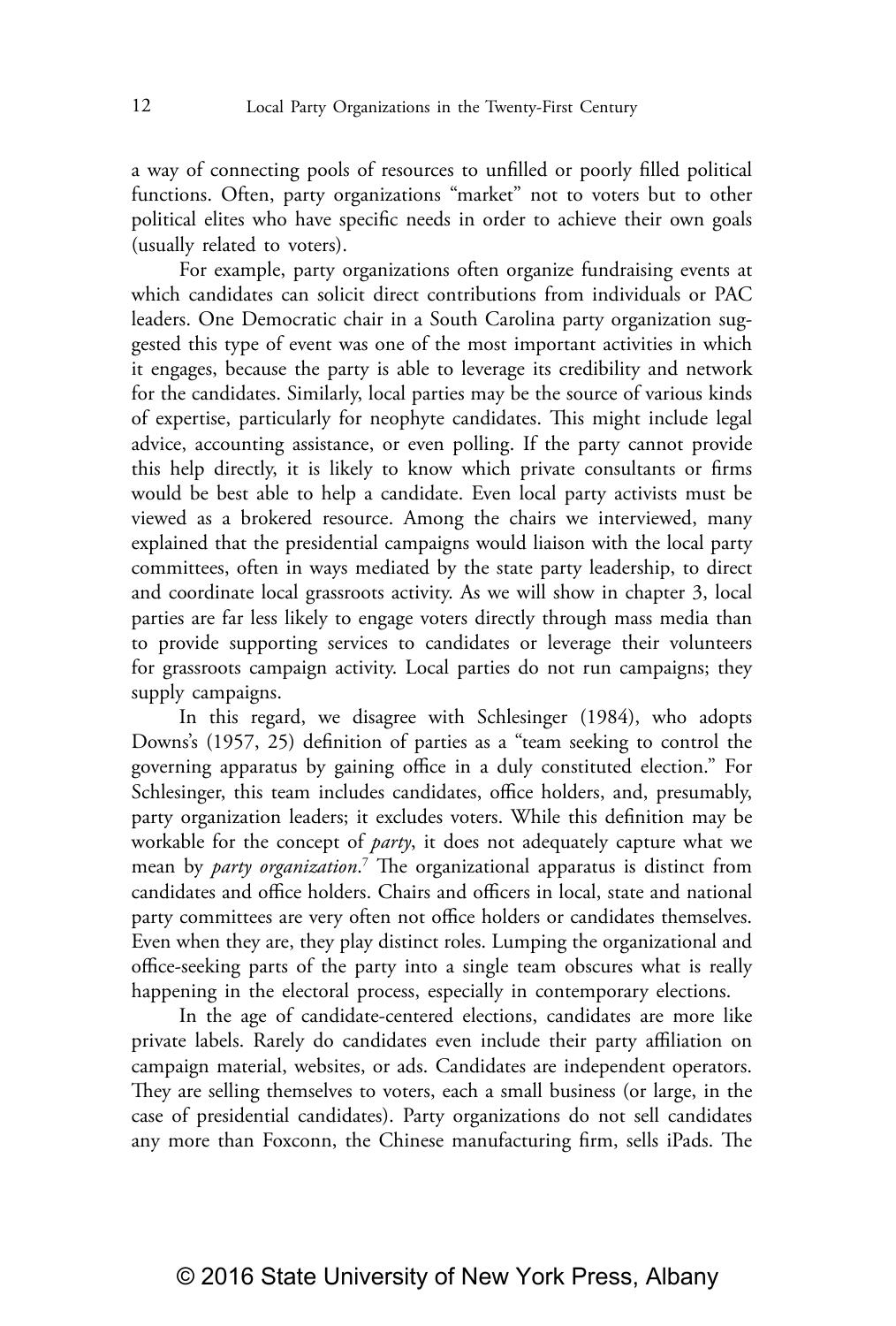role of the party organization is to support the candidates, in ways the candidates find useful.

As Frendreis and Gitelson (1993; 1999) explain, party organizations are *adaptive brokers* that make connections among elite actors who either have or seek electoral resources. Parties "often serve as brokers, facilitating the connection between candidate organizations and pools of necessary resources, such as money, expertise, and volunteers"; adaptation occurs as "party organizations respond to changes in their environment . . . by developing new capacities and altering the electoral roles they perform" (Frendreis and Gitelson 1999, 152). The individuals we are describing as party organizers are the people responsible for creating these new capacities and developing the new roles. They look for new functions and new sets of resources and find novel ways to connect them.

The emerging use of micro-targeting data is a good example. Both parties have developed very sophisticated databases—the RNC's Voter Vault and the DNC's DataMart/Demzilla databases—that contain detailed information about voters. At some point in the 1990s and early 2000s, forwardthinking individuals within the party organizations grasped the utility of this kind of database for targeting election appeals to voters. These data have been used by thousands of candidates. Similar kinds of innovation occur on a more mundane level in local parties on a regular basis. An organizer might decide to try decentralized cell-phone banking, or to canvass in a new location, or leaflet in the parking lot of the local youth soccer fields. Moreover, the internet has created new opportunities for party organizers to innovate. As we will see in chapter 3, many local parties have begun to assist candidates with online fundraising.

As with group organizers, party organizers take some form of profit. This profit can be purely purposive, accruing simply from the act of helping to fulfill functions that are congruent with the entrepreneur's purposive beliefs (Clark and Wilson 1961). The profit can also be material, as when employment opportunities are enhanced by one's position in the party. Monetary profit may be unethical, such as in party machines whereby money is funneled out of the resource-function connection and into the pocket of the party organizer. Profit can also be political, meaning the party leader increases his or her own ability to run for an elected office or gain employment in the political establishment at a later point. This kind of political profit is partly purposive, partly material, and partly serving ambition. But, in most cases, this is more like an investment than a dividend. Indeed, it's possible to think of these politically ambitious individuals as *party investors*. They provide their labor now in the hopes of accruing some future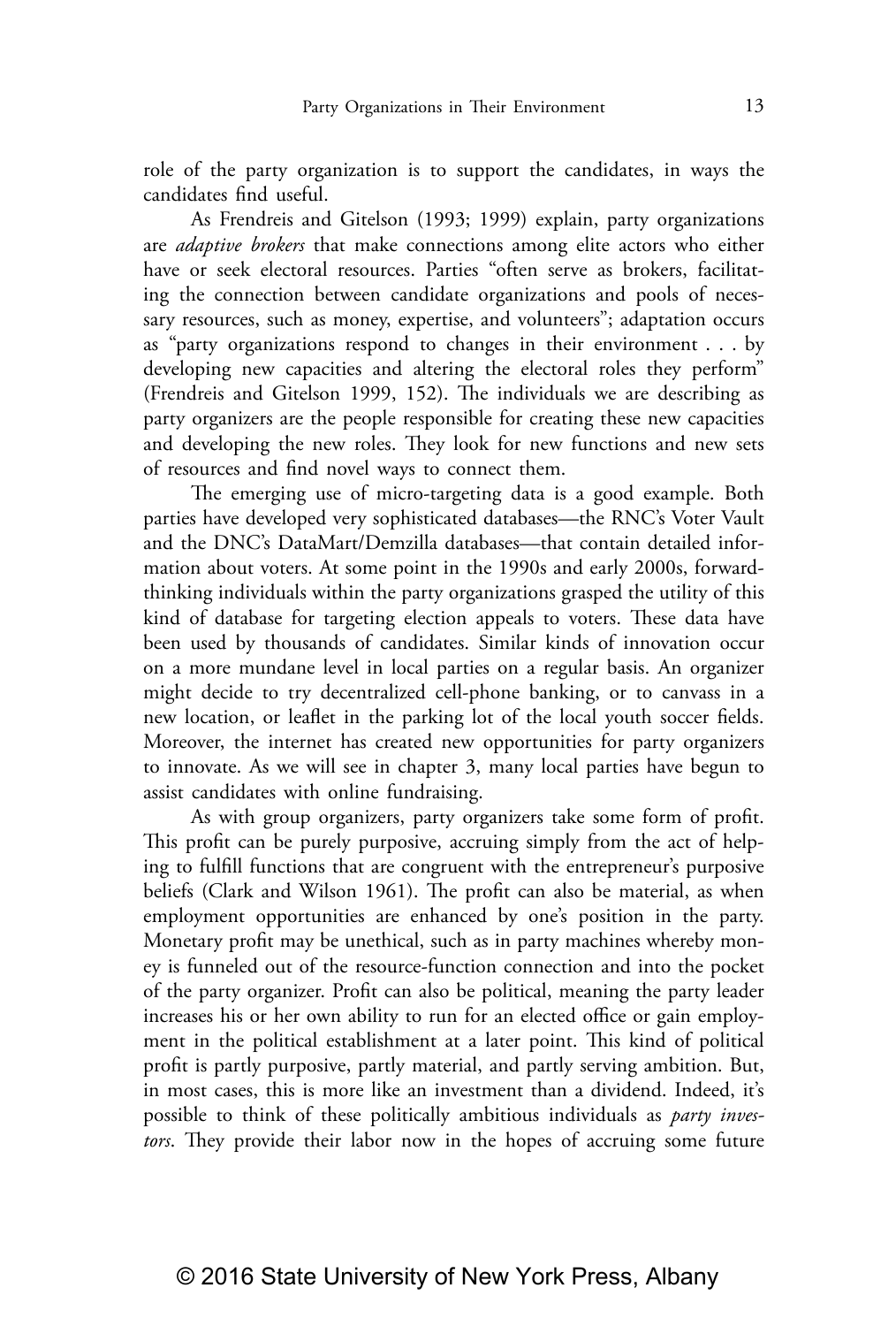political benefit. A Democratic chair in Florida we interviewed described a set of "new, really young, savvy individuals who are very ambitious" and who compete to take charge of various party operations in order to make a name for themselves in the party establishment. These "field marshals" operate as managers and innovators within the party in order to "make their own path in the process," and they end up "jockeying for the state party positions, for the appointments, for the political consultant jobs in DC."

It is important to make a distinction between party organizers and party activists. The latter also engage in party activity in exchange for purposive, material, or solidary benefits, but from an organizational perspective, they must be viewed more as resources than as actors who direct those resources. Organizers are the leaders within the organization, frequently those with the most commitment to sustained organizational work, who typically occupy formal positions. They may have some political ambition for higher party offices or elective office themselves, and they are most likely tied into the elite networks within their communities, especially those connected to political and economic affairs. Party activists, in contrast, tend to be episodic participants in party affairs, being drawn into party activity around election time and sprung into action by the issues and personalities of the elections at hand. Activists may show up to make phone calls, hold signs at visibility events, deliver lawns signs, or go door-to-door talking with voters. But most will not attend local party committee meetings, and only a very few would consider holding an office within the party organization. As one Florida chair explained, there may be "fifty people who are more than willing to pick up a sign and knock on a door and pick up the phone and make a phone call, but usually only five of those people are willing to actually call the other volunteers and pull them together and motivate them and move them around." In contrast to the organizers, who ascend to permanent leadership positions within the organizations, the activists are electoral transients. As the Florida chair explained, "After the election, you lose so many people, because they're no longer fighting for anything." Of course, there are some activists who more regularly participate in party activity, and most party organizers likely were at some point activists who then decided to commit more fully to the party. There is perhaps more of a continuum than a clean set of categories, but the distinction between the two types is nonetheless still clear.

The distinction between organizers and activists bears some resemblance to that between professionals and amateurs (Conway and Feigert 1968), but only in part. Party activists, like those traditionally defined as amateurs, tend to be motivated by purposive and solidary benefits. And

# © 2016 State University of New York Press, Albany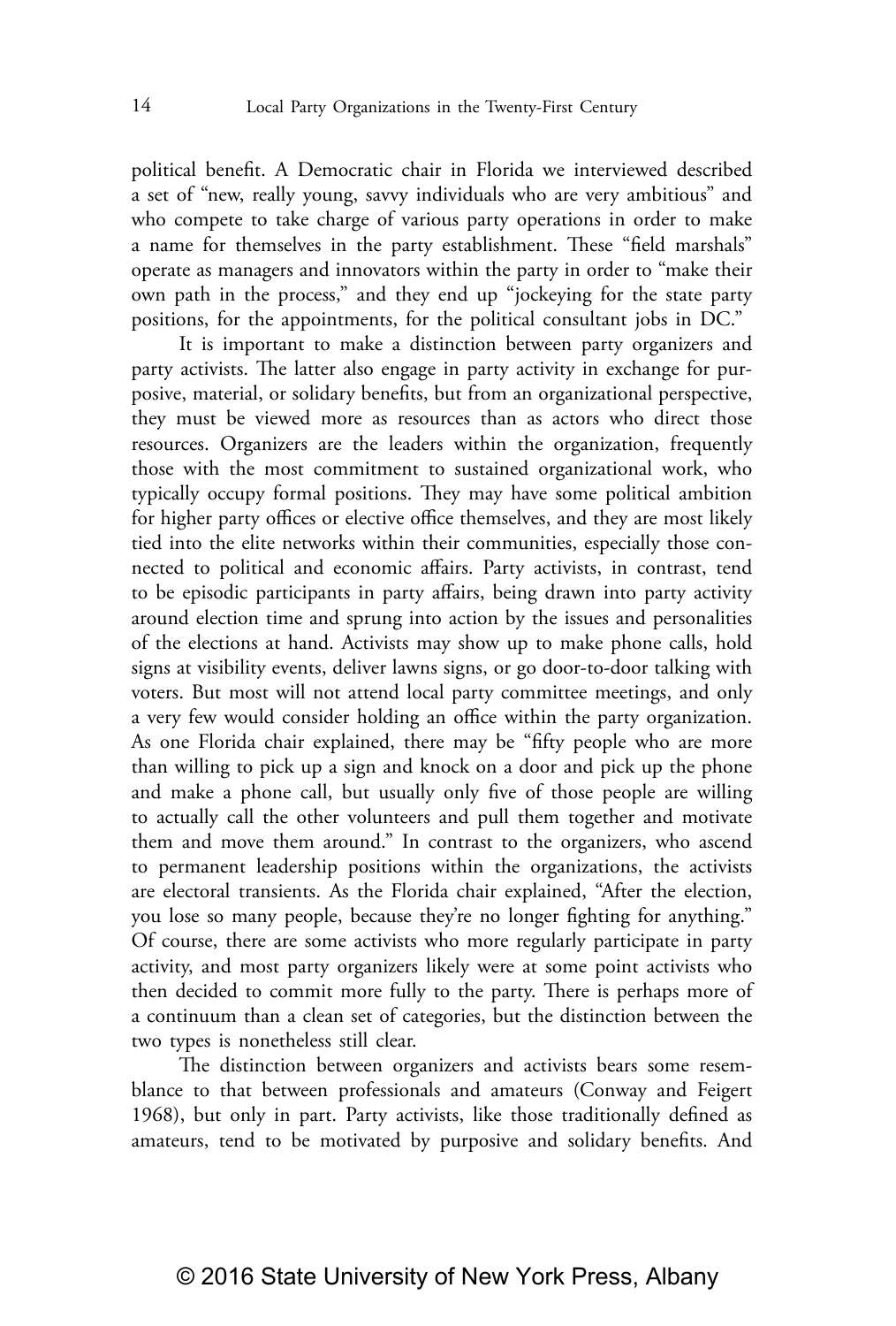those individuals identified as professionals, with strong material motivations and ambitions for careers in politics, would certainly fall into the category we are describing here as party organizers. But not all organizers are professionals—many local party chairs are filled by committed ideologues who devote extensive amounts of their time for purely purposive gains, with no interest in climbing any ladder of political ambition.

#### Innovation and Adaptation

While activists provide their labor, organizers provide their leadership, and part of leadership is guiding an organization through periods of change and adaptation. How does this change and adaptation occur?

Some innovation occurs when longstanding leaders within the organization attempt new ways of doing things. For example, while the fundamentals of McDonald's business model have not changed, a customer from the 1950s would hardly recognize the McDonald's menu these days: smoothies, wraps, Happy Meals, and more all represent changes made by the corporation to remain relevant in today's changing fast-food landscape. Market research and attention to changing consumer tastes drove these changes. Denison (1990, 10) notes organizations that are externally focused and driven are better able to translate signals from the external environment into behavioral changes, increasing the organization's chances for survival and growth. So organizations, particularly those that are externally focused, may drive adaptation in recognition of the need to do things differently in order to thrive.

Among party organizations, this change may be top down, as when a national or state party works to produce changes in local party organizations, or it may be bottom up, as local parties try out different ways of engaging in party business. The Democrats' 50-state strategy is an example of change driven by the national parties. The party describes this strategy as "an ambitious effort to build the Democratic Party from the ground up in every single precinct, city and state in the country" (DNC 2014). Party leaders, recognizing the importance of strong party organizations on the ground, worked to build and change state and local party organizations. And news accounts largely praise this strategy for helping greatly with Obama's 2008 election efforts. Republicans, learning from the success of the Democrats, launched their own 50-state strategy after the 2012 elections (Hamby 2013), illustrating how organizations may seek to adapt based on feedback from the environment and by examining the actions of other successful organiza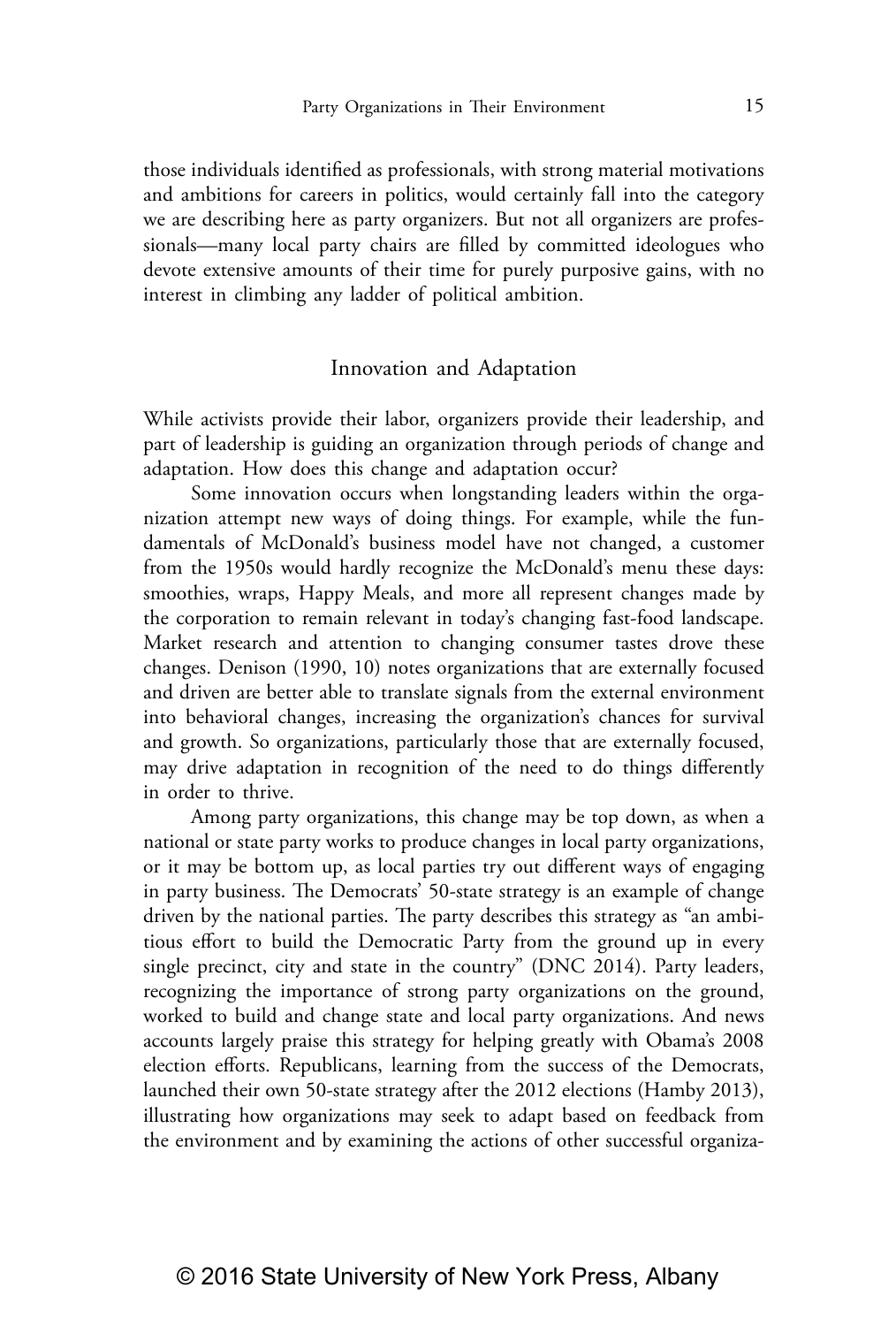tions. State parties can also drive top-down innovation. A Republican chair in Georgia we interviewed reported an effort by the state party committee to target dormant county committees by identifying and supporting local politicos who might revive the local organizations.

Of course, while Hamby (2013) describes the efforts of the Republican National Committee to build local Republican organizations as a "bottomup" effort, true bottom-up change may be initiated by local party officials seeking to do things differently. Like an old dog learning new tricks, local organizers may undertake entirely new and innovative activities or adopt changes from other party organizations. One Republican chair in Illinois revamped the local party bylaws in order to empower the midlevel leadership at the township level, providing a more effective connection between the county leaders and the precinct captains. As he explained, "Boss Hog–style politics isn't going to work here." State party conventions, which bring local party organizers and activists together, may be fertile grounds for information about successful adaptation, and, of course, local party organizers may learn from looking across the party aisle.

Alternatively, party innovation can occur when outsiders come into the organization and attempt to remake it. These outsiders might be viewed as party entrepreneurs and fall into a special class of party organizer. Entrepreneurs play a critical role, of course, in the natural selection process of other organizational populations—indeed, the term is usually applied to individuals launching business organizations. It is the risk-taking of entrepreneurs that creates the natural diversity of a population that allows selection processes to unfold. But, in most populations, entrepreneurs create a new organization with a distinctive form, and that organization will die or persist based on how adaptive that form is to the environment. In the case of parties, the entrepreneurs do not create new organizations but rather come into existing party organizations and push new forms onto them.

What drives these innovations in party organizations? Appleton and Ward (1997) identify a number of ways party organizations might be prompted to innovate. Occasions for innovation can be both periodic and accidental—for example, elections often prompt reflection, and major policy shifts can be a powerful stimulus for change. Usually, there is some disruption that creates disequilibrium, and this serves as the impetus for change. How well these stimuli are converted into innovation depends on a number of intervening factors, according to Appleton and Ward, among them internal factionalism, institutionalization, and fragmentation.

As noted earlier, party innovation, regardless of the nature and source, occurs within continually existing organizations. These circumstances might,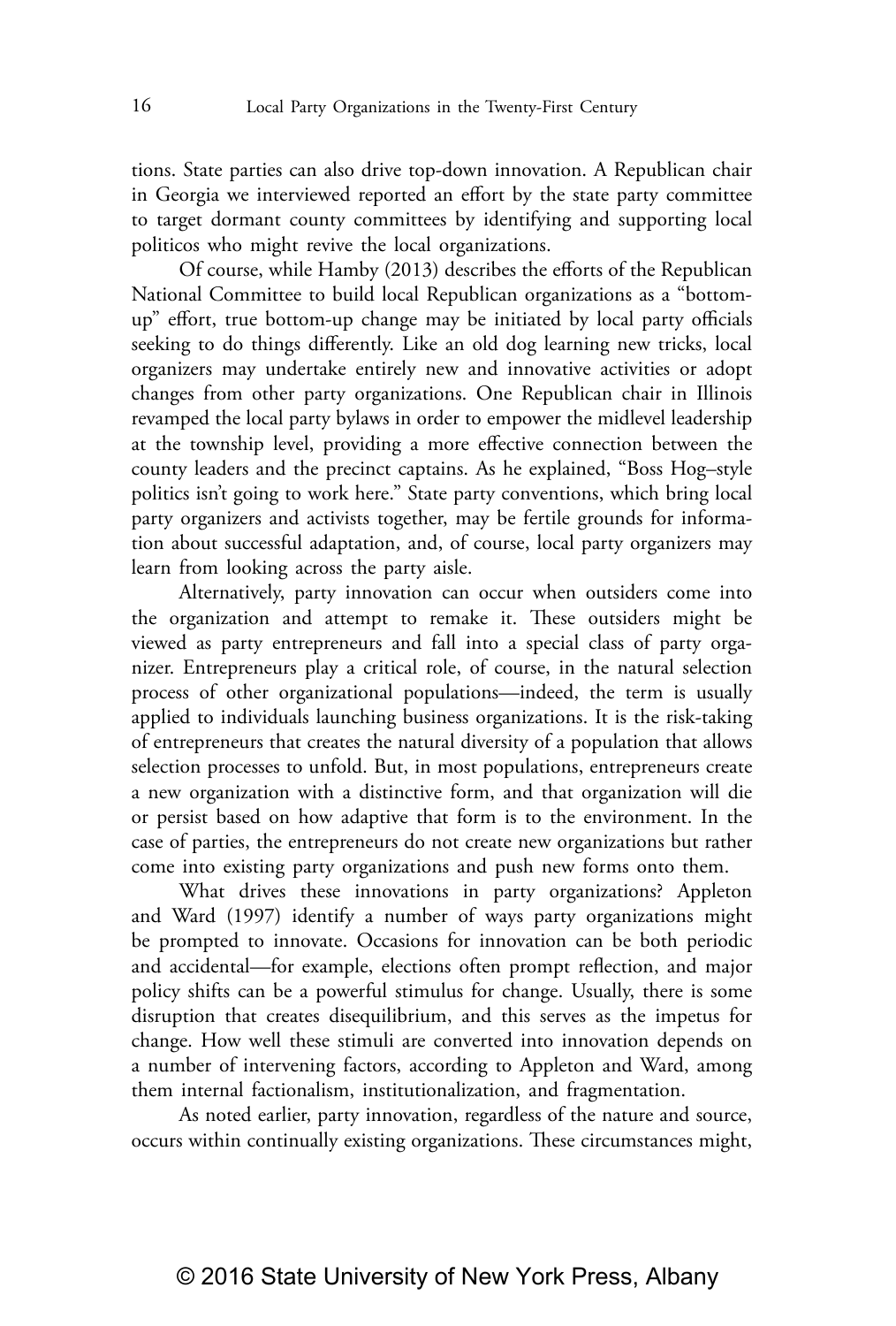at first glance, appear likely to dampen party adaptation. Many theorists of organizational change have emphasized that human organizations have tendencies to fall into regular patterns and become resistant to change (Carroll 1984; Hannan and Freeman 1989). However, there are three key features of political parties and the environment in which they reside that make them highly adaptable through Lamarckian processes.

First, the legal protections for parties mean fundamental organizational tasks are unnecessary. The practical consequence of maintaining life support for the party organizations is that there are very small startup costs for a party entrepreneur or little disincentive for leaders within a nonthriving organization to attempt change. The organization already exists. It has a formal structure, with formal connections to other organizations. It is well known and connected to a longstanding brand. Therefore, party innovators may find it easier to attempt a new form of organization than an interest group or business entrepreneur.

Second, these same legal regulations have increasingly meant local party committees are permeable organizations. Individuals can essentially self-select into membership. To become involved in a party organization, a person need do nothing more than show up at meetings (and perhaps register to vote in party primaries). Though historically parties were not always so unbounded, it has always been possible for individuals willing to do party work to get involved in local committees. In contrast, business firms select only employees they choose. Even interest groups are fairly bounded. Becoming truly involved in the organizational life of an interest group, beyond simply donating money, requires a much greater commitment and connection than showing up at the local party committee meeting. As a result, new ideas are easily injected into parties through new membership.

This permeability has meant that party entrepreneurs inject a dynamism into party organizations that may be lacking in other organizations. Organizations may tend toward ossification, as Hannan and Freeman (1989) assert. People resist change. But, the openness of party organizations helps overcome this.

Consider the example of a young, conservative activist who would like to help other conservatives get elected. To found an interest group, he would have to figure out the legal requirements for establishing a nonprofit corporation and would then have to recruit some other individuals to help with a membership drive. Like most membership drives, this would require a direct mail and/or email solicitation and so would necessitate a substantial up-front investment in cash. However, it would seem relatively easy for him to take a dormant local party organization and push it in new directions.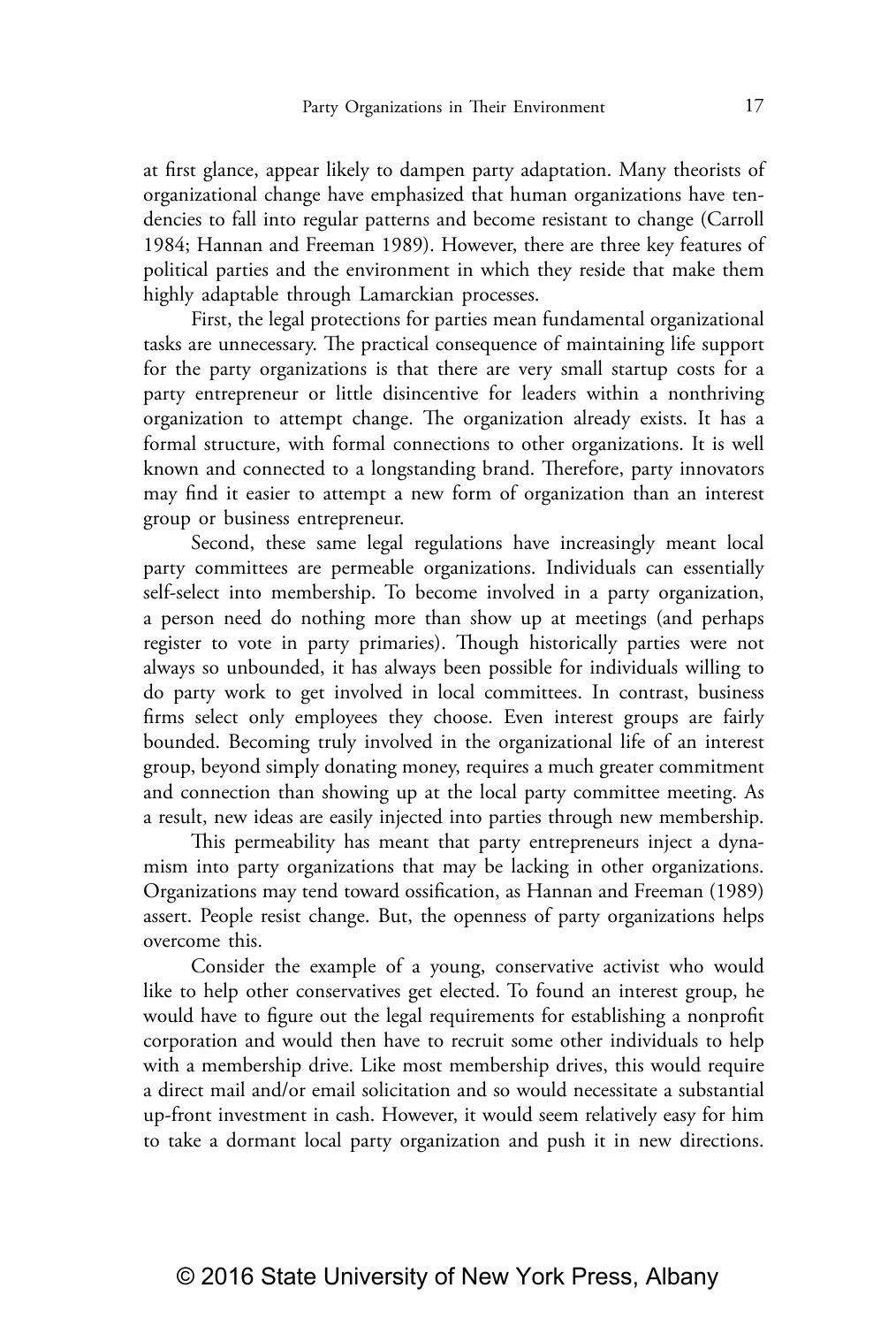He might attend some meetings of the county Republican Party, network, get elected chair, and perhaps harness other local conservative activists for a new canvassing operation in aid of local Republican candidates. The organization is already there. Membership is already there, even if minimal. He could focus his entrepreneurial energies on developing the new organizational forms rather than on basic startup operations.

This example may be common, as the evidence suggests high levels of turnover among party organizers. Data from a 1996 survey of 673 local party chairs (the study is described in Frendreis and Gitelson 1999) reveal quite a lot of turnover. The median year at which the respondents first became chair was 1993, and 65% had started as chair in 1991 or later.

In addition to permanence and permeability, a third feature that promotes adaptation is the periodicity of regular elections. For business organizations, feedback may be nearly constant, supplied by sales and earnings figures; this constant data stream may reveal only incremental change and may make it difficult for businesses to engage in anything more than incremental adaptation. But for parties, feedback via elections occurs at periodic intervals and is typically quite dramatic and visible. Every two years (perhaps more frequently depending on the nature of state and local elections), parties must assess the results of their efforts and determine what adaptations are necessary in the wake of these results. Election results, particularly poor election results, provide the impetus for party strategic planning on a biennial basis. Dramatic losses can catalyze major organizational change.

And of course, the media feeds this critical self-reflection. A Google search in 2014 for "end of the Republican Party" suggests autofills of "2008" and "2012." Pundits liked to speculate about the coming death of the Republican Party in the wake of both Obama elections. But as noted earlier, the Republicans have adapted and remain, much to the chagrin of the Obama administration, a potent force in US politics. Like Mark Twain's, the death of the Republican Party has been greatly exaggerated, as illustrated by the 63 seat pick-up in the House in the 2010 midterm elections and the return of the Senate to Republican control in 2014. Furthermore, elections may induce entrepreneurs into party adaptation. Frustration over lackluster party efforts may finally motivate entrepreneurs into activity.

Consequently, large or unexpected electoral losses naturally induce party reflection about what went wrong. Democrats engaged in such soulsearching after dramatic Republican gains in 1994, as they wondered how to develop their own Contract with America. And Republicans have engaged in their own soul-searching about the role of the Tea Party after the 2012 elections. Parties seek to determine what they could (or can) do differently.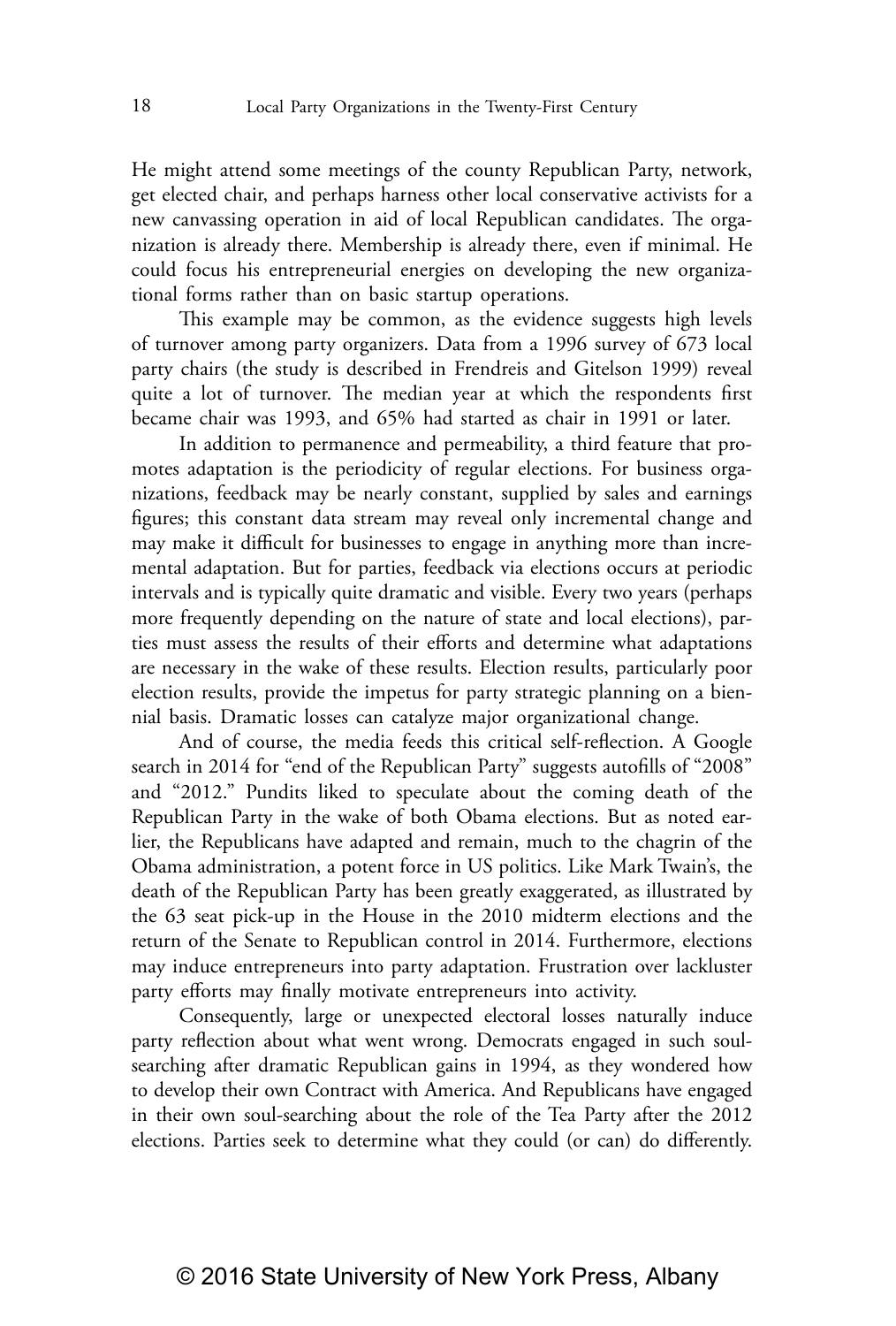Regular national elections, and the swings that often accompany them, mean that no party organizations are immune to this self-reflection. Even though gains and losses may be concentrated in specific areas or regions, the national nature of these results often induces across-the-board reflection, meaning party committees in highly favorable or unfavorable environments may still work to adapt. Local party organizations often think nationally but act locally, particularly after their team or brand has suffered a setback. Like sports fans who analyze reasons for team failures and earnestly debate what the team needs to do next year, party organizations—national, state, and local—look for ways to improve the party's fate come next election. The rhythm of elections, therefore, provides a strong impetus for party adaptation.

## Conclusion: Local Parties in the 21st Century

Why have parties persisted so well in the United States in the face of so many seemingly fatal threats? The answer is that party organizations have been exceptionally successful at adapting to changes in the external environment. While party organizations have maintained their fundamental utility in electoral politics, the ways in which they are useful have changed. In the early 20th century, party organizations were useful both to candidates, to whom they delivered voters, and to voters, to whom they delivered jobs and services. As Progressive Era reforms undermined parties' ability to deliver goods to voters, they continued to deliver voters to candidates. As partisanship declined and mass media rose, parties adapted and found ways to deliver services to candidates who increasingly operated independently of political parties. Soft money, in particular, was a new resource that allowed parties to thrive, but even when this resource largely disappeared, parties did not wither away. Instead, they have shifted their focus from brokering money to brokering people—as we will show, local party organizations are now critical for providing labor for mobilization efforts. Across the 20th and 21st centuries, party organizations have adapted to a variety of political conditions, and it is this story of adaptation that is critical to understanding how political parties have continued to thrive over several centuries, despite a continually changing political environment. Local party organizations persist because they adapt their forms and their activities in response to a changing political environment.

The key implication of this fact is that, to have a full understanding of the role they play in American politics, local parties must be conceptualized as organizations within an environment. We need to understand how they